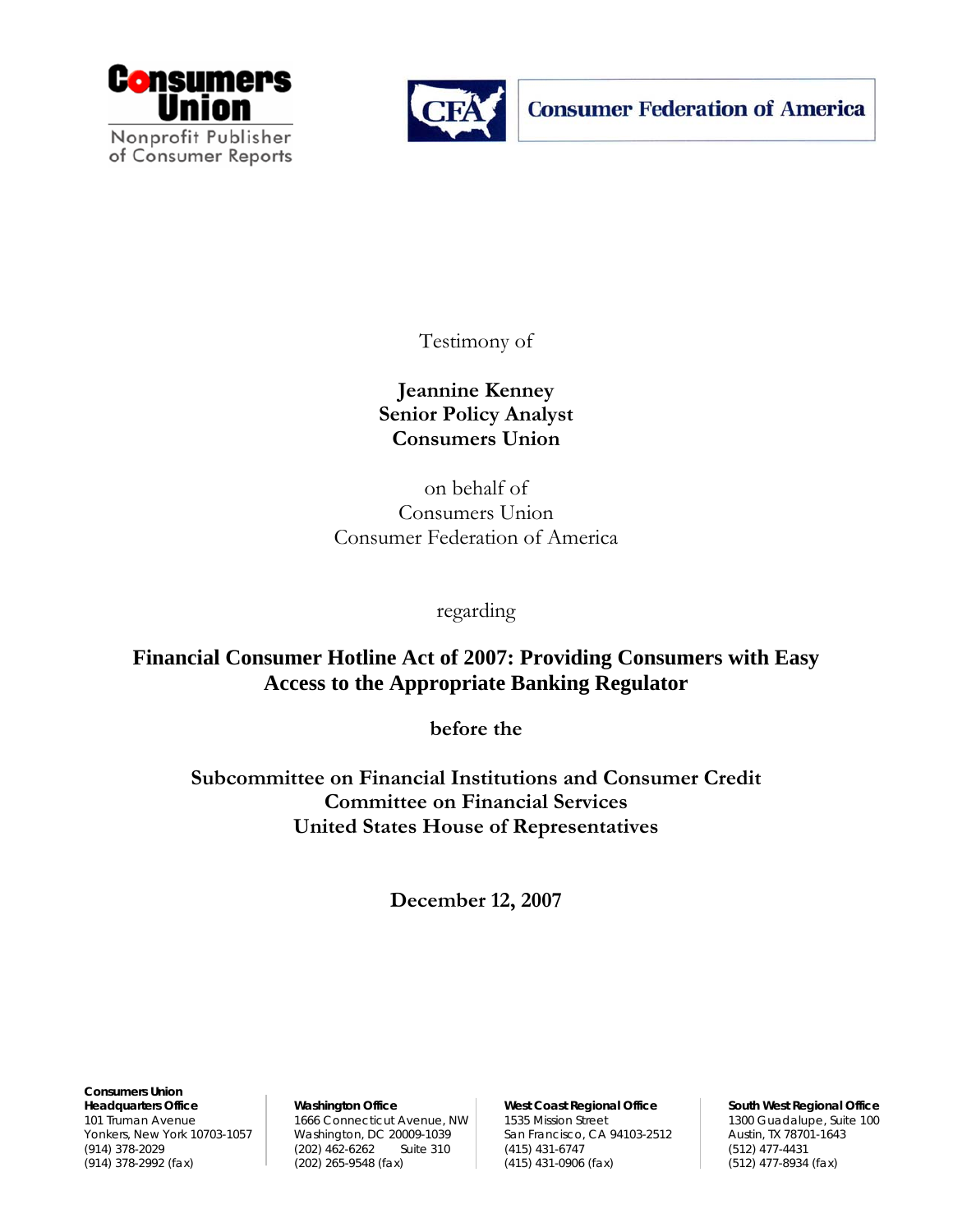# **Testimony of Jeannine Kenney Senior Policy Analyst Consumers Union**

# **December 12, 2007 Subcommittee on Financial Institutions**

Chairwoman Maloney and members of the subcommittees, on behalf of Consumers Union<sup>1</sup> the non-profit, independent publisher of *Consumer Reports,*® and the Consumer Federation of America,<sup>2</sup> thank you for this opportunity to testify on the need to streamline the process by which consumers may inquire of, and complain to, financial regulators. Our testimony today offers support for the Financial Consumer Hotline Act of 2007 and provides additional suggestions for improving the existing complaint system. Of course, no complaint system is capable of offering consumers satisfaction when the underlying regulations lend their imprimatur to the abusive and unfair banking and credit practices complained about. To that end, we encourage Congress to follow-up on the work this Subcommittee has done to shed light on some abusive practices, including unfair credit card terms, excessive overdraft "loans" and manipulative debit processing, and to address other abuses such as lengthy check hold times and use of demand drafts that impose unnecessary costs and burdens on consumers, by adopting reforms to remedy the deficiencies in current law that drive many consumer complaints.

We wholeheartedly agree with the concept of establishing a single toll-free number which consumers can call to complain about their bank. Doing so will eliminate unnecessary consumer confusion created by the fragmented regulatory system for financial services that consumers do not, and should not have to understand to get satisfaction. There are five different federal agencies that regulate banks, savings and loans, or credit unions. And so far, there is no single web site, toll free number, or even paper form that consumers can use to complain to any of these agencies regardless of where they do their banking. Consumers should not need to know whether their financial institution is a federally chartered bank, a state-chartered bank, a thrift, or a credit union. They should not need to know that national banks and their operating subsidiaries are regulated by the Office of the Comptroller of the Currency, that savings banks and associations are regulated by the Office of Thrift Supervision, that credit unions are regulated by the National Credit Union Administration, that state-chartered banks are regulated by their state regulator, supervised by the Federal Reserve Board and insured by the Federal Depository Insurance Corporation To most consumers, a bank is a bank, regardless of how and by whom it is regulated. The regulatory maze creates not only confusion for consumers, but it promotes unnecessary duplication and costs and reduces the utility of the information that regulators can glean from the complaint and inquiry process.

While establishing a single, initial point of telephone contact for consumers is a strong first step, we urge consideration by Congress and regulators of the following principles we believe should guide reform of the consumer complaint system for financial institutions.

Consumer complaint systems should:

- 1. Be easy to access and use;
- 2. Be effective for the individual consumer; and
- 3. Provide transparent and meaningful results to regulators, policy makers and the public.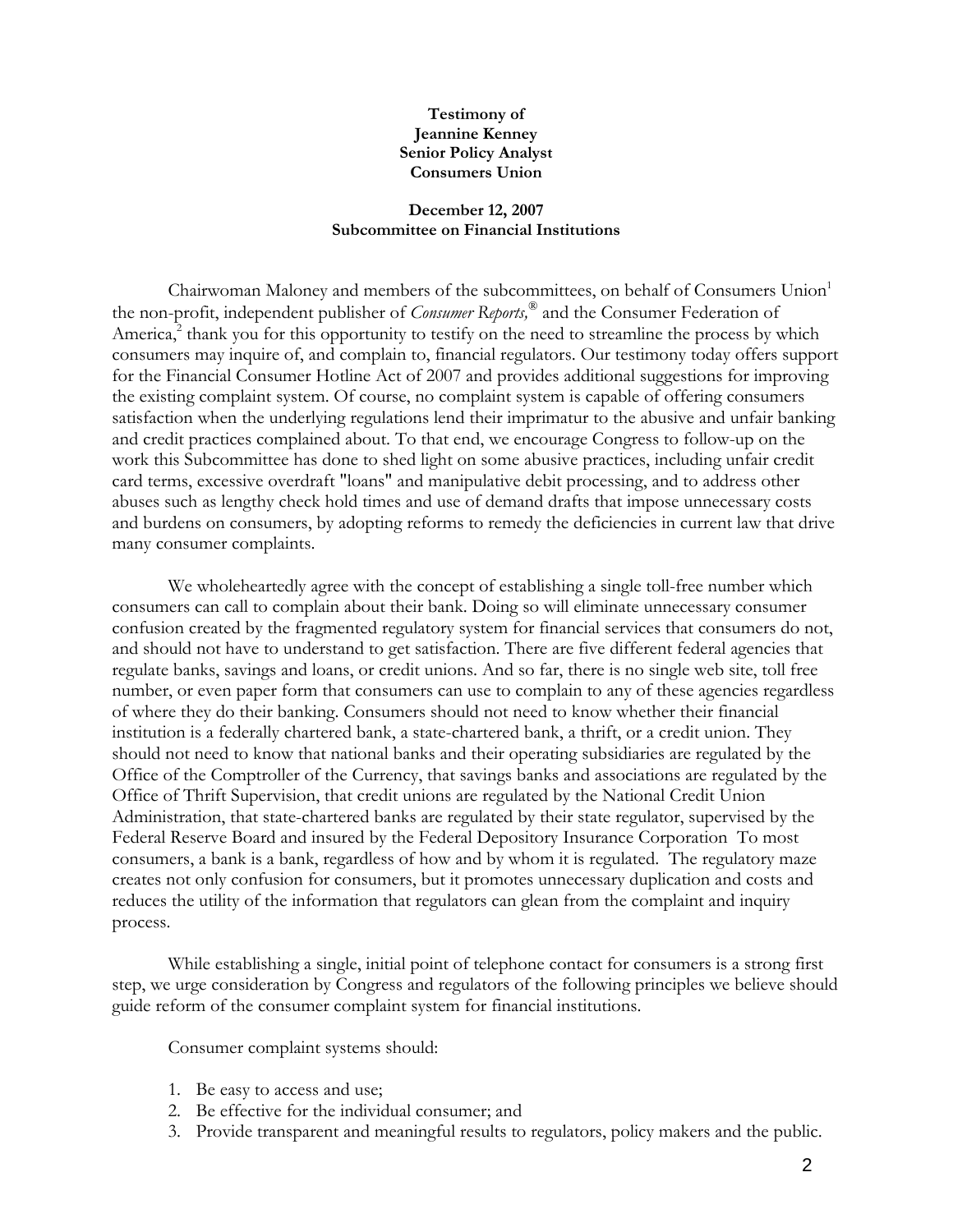Although these principles may seem self-apparent, the current fragmented and opaque complaint system falls short of meeting them. We welcome the Financial Consumer Hotline Act, improvements that the regulators have made to their complaints systems, and the proposals by Comptroller Dugan to improve the complaint system across all regulatory entities. And we offer the following additional recommendations for improvement.

### **IMPROVE EASE OF ACCESS AND USE**

The first step in ensuring ease of access and use is to ensure that artificial barriers are not erected to potential complaints. Such barriers include procedural barriers, such as the process of initiating a complaint and the formalities of the complaint process itself, as well as structural barriers that discourage complaints regardless of the ease of the process.

# **Procedural barriers**

First, consumers must know where to complain. Right now, that's not easy. The current system places the burden on them to determine that. Understandable confusion about which agency to contact can deter consumers from complaining in the first instance. The low number of complaints that federal banking regulators receive relative to the size of the banked population suggests that many consumers don't get through this regulatory maze. Four of the five federal banking regulatory agencies reported nearly 43,000 consumer complaints (excluding inquiries) in 2006, the most recent year for which numbers are available. $3$  To be sure, OCC's new Helpwithmybank.gov website helps address consumer confusion by first inquiring of the consumer whether their bank is a national bank and giving consumers the means to answer that question. But when the answer is "no," the consumer is then told to travel to up to four additional regulator websites to determine to which agency he or she should complain.<sup>4</sup> Once at these sites, and after having determined that the agency is the appropriate regulator, consumers must still search out the complaint form and determine how to complain. For example, after arriving at the NCUA consumer page, consumers are asked to determine whether their credit union is state- or nationally chartered.<sup>5</sup> The Federal Reserve Board advises that consumers may complain to them if they have complaints relating to violations of the Truth-in-Lending Act, Equal Credit Opportunity Act, or Fair Credit Reporting Act-laws few consumers likely understand.<sup>6</sup> OTS's complaint form advises consumers to send their complaint not to the federal headquarters but to the appropriate regional office.<sup>7</sup> And although OCC and other regulators will generally accept inquiries about entities they don't regulate and reroute them to the appropriate agency, consumers aren't told that. Faced with the regulatory complaint maze, they may simply give up. When it is too hard to complain, consumers don't get the help they need and the regulatory agencies don't get enough information about what is going wrong for consumers in the marketplace.

Thus, establishing a single complaint telephone hotline will go far in assisting consumers who attempt to navigate the Byzantine regulatory system. However, a single hotline is only a first step. Regulators should establish a single, seamless complaint process using a clearinghouse website, a single complaint form, a single fax number, and a single snail mail address for all complaints and all regulated entities. Doing so would further reduce the procedural barriers created by the fragmented regulatory and complaint system. It would lift the burden on consumers to navigate the maze and leave it to the regulators to determine how to structure the system on the back-end to meet the needs of the different agencies. Consumers would not need to know what type of institution their bank is or even that different agencies regulate this sector. Once an inquiry is sent to such a clearinghouse, it can be appropriately directed to the proper agency. Implicit in the concept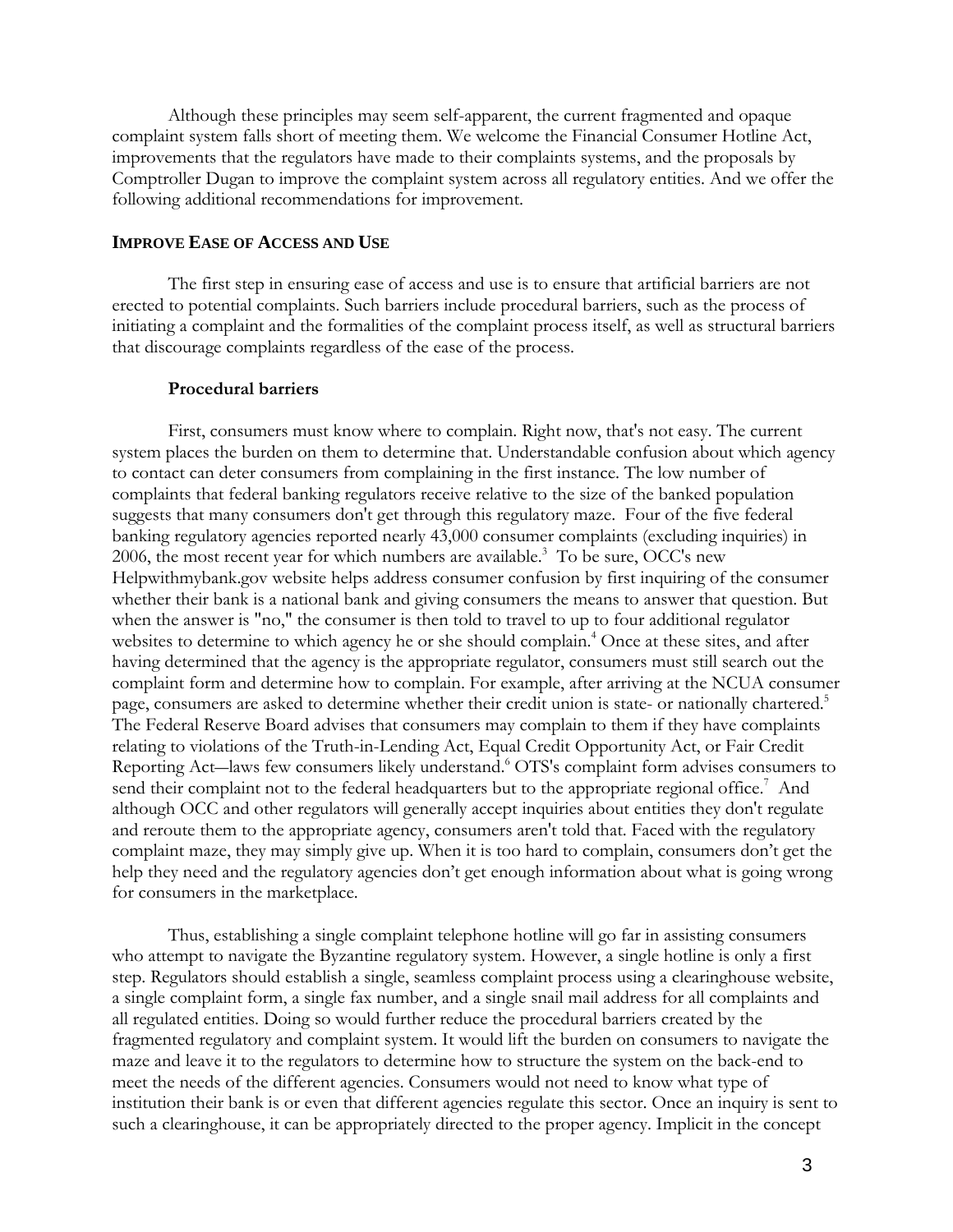of a clearinghouse is use of a *single* complaint form used uniformly by all the agencies and hosted on the clearinghouse website. While we applaud the recently announced initiative of the regulators to create a working group to create a more streamlined complaint process,<sup>8</sup> the question the working group should ask is not *whether* to create a single, unified complaint system, but *how* to do so. The working group should establish firm deadlines for their work and a strict timeline for implementation of a unified system.

Second, currently consumers must take extraordinary steps to file a complaint. Regulators will accept *inquiries and comments* via e-mail and phone, but for most agencies, to initiate a formal complaint, consumers must either download a complaint form or have one sent to them, fill it out, sign it and mail or fax it back to the agency.<sup>9</sup> Use of a written, signed complaint form creates both time delays and a hassle-factor that can deter the filing of complaints and delay their resolution. Formal complaints should be accepted via phone when the consumer has sufficient information or online using a secure Internet connection over which consumers can transmit sensitive personal information such as account numbers. While consumers may ultimately need to mail in documents supporting their complaint, they should be able to initiate the formal complaint process via phone or secure electronic means while those documents are in transit.

Third, complaint forms and website content that are overly complicated or legalistic discourage complaints. For the complaint process to be truly accessible, the complaint form itself should be less legalistic and more user friendly. To be certain, improvements in these forms have been made, but more can be done. For example, the OCC's complaint form unnecessarily refers to an "OMB Control Number" instructing the consumer that they do not need to file a form that lacks an OMB control number.<sup>10</sup> Should the consumer know or care what a control number is? The form also refers to the "complainant," a term rarely used by anyone but attorneys. An accessible form is simple to understand, easy to complete, and convenient to file.

Finally, the importance of hours of service and multi-lingual capacity of call centers cannot be overstated and should be self-evident. While the agencies have expanded their hours of service beyond traditional office hours, consideration should be given to ensuring at least some availability on the weekends.

We urge Congress and the regulators to move quickly to establish a single, unified complaint system that provides convenient, user-friendly one-stop shopping for consumers aggrieved by their banks and a procedurally friendly complaint system.

### **Structural Barriers**

To ensure that accessibility, the structural barriers inherent in the regulatory agencies' current approach to complaints must be eliminated. As a threshold matter, an effective consumer complaint system should not discourage consumers from complaining about a practice. Unfortunately, the advice provided on the agencies' websites and consumer tips implicitly tell consumers they may be wasting their time by complaining. A reasonable consumer would be justified in determining that their complaint would be futile.

First, consumers are routinely advised to try to work out the dispute with their bank as a first step and to contact the agency only if the result was unsatisfactory.<sup>11</sup> Any consumer who takes the trouble to look for a federal agency has probably already exhausted all hope of getting the bank to solve the problem. When OCC advises an inquiring consumer to first contact their bank and doesn't later receive a formal complaint, it assumes the complaint is resolved and deems the complaint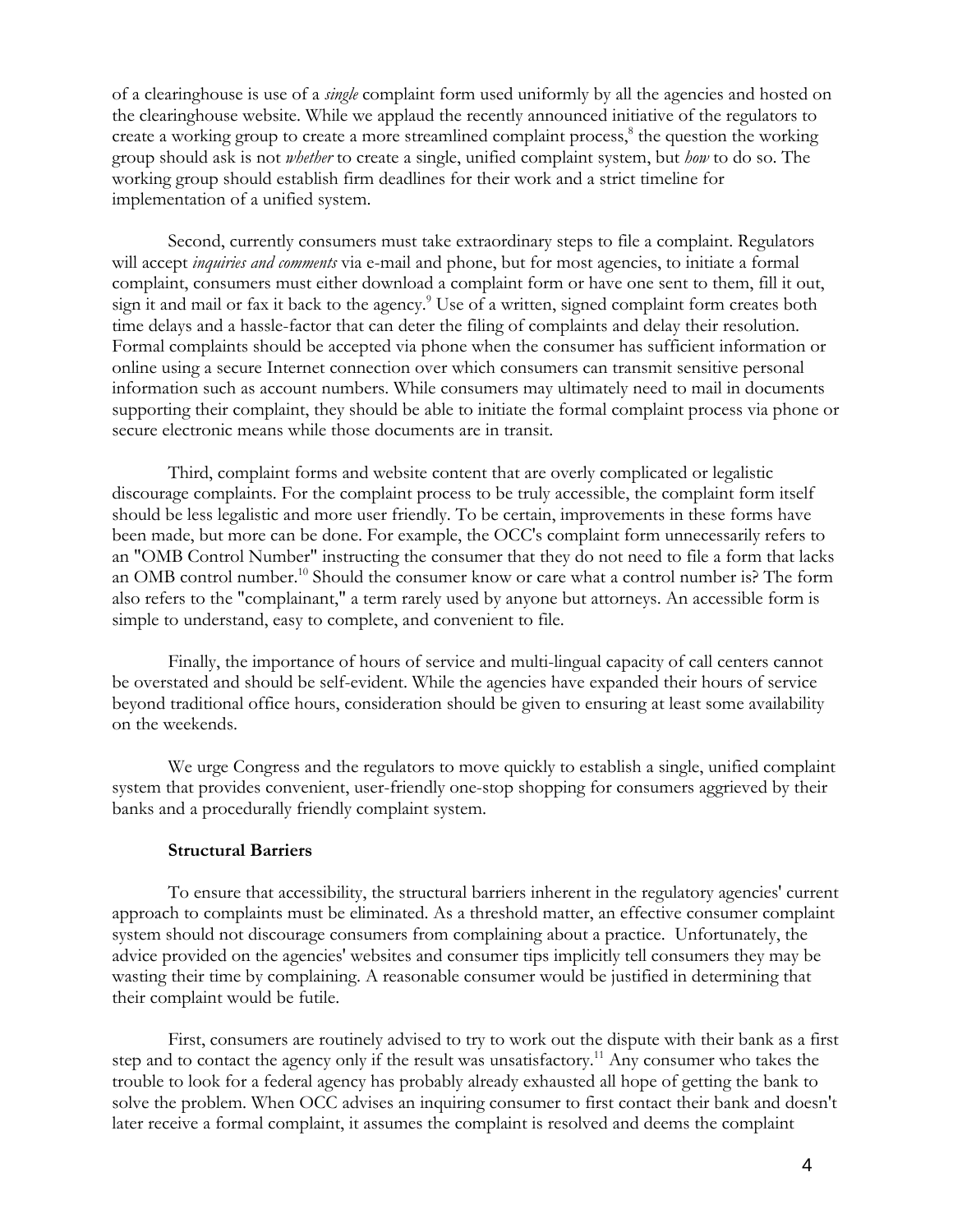withdrawn.<sup>12</sup> Second, consumers are advised that after their complaint is received, the agency will contact the bank and get back to the consumer with their response.<sup>13</sup> Consumers aggrieved by their bank, and having received no satisfaction from it, are unlikely to be encouraged by a process which suggests that their bank will have the last word.

Finally, although OCC's new website provides substantial information about banking practices on its new website helpwithmybank.gov, the information on the "Get Answers" page of that site itself may discourage complaints. In joint testimony before the Financial Services Committee earlier this year, consumer groups outlined how information on "Get Answers" suggest to consumers that some of their most serious concerns are not worth complaining about because, as the site advises, they are perfectly legal.<sup>14</sup> The testimony identifies answers to questions about check processing order, overdraft loan fees, and check hold times that give rise to overdraft fees that would reasonably discourage consumers from complaining about what they perceive to be abusive practices. Worse, responses not only inform consumers that the bank was within their rights, but often fail to inform consumers that they may be able to prevent the problem in the future. For example, in the overdraft section of Helpwithmybank.gov, OCC never informs consumers about options they may have for avoiding future overdraft fees, such as opting out of the "service" by calling the bank or selecting an alternative, less costly overdraft protection service. As this Subcommittee learned earlier this year, overdraft loan fees cost consumers \$17.5 billion annually and most consumers want both to be warned before the fees are imposed and to be given the option to have transactions denied rather than pay the fee.<sup>15</sup>

Questions and answers about credit card abuses, such as trailing interest, penalty interest rates and other frequently complained about practices generally advise consumers to refer to their account agreement ― a document written in legalistic terms that provides little guidance. And as with the overdraft advice, consumers are not advised that they may be able to independently negotiate a lower interest rate with the card issuer. Particularly problematic is advice provided that appears inaccurate. For example, under federal law, there are three separate rights for consumers to dispute credit card charges: billing error disputes under Fair Credit Billing Act;<sup>16</sup> protections against liability for unauthorized use under the Truth in Lending  $Act$ ;<sup>17</sup> and the right to withhold payment for claims against a merchant.<sup>18</sup> Yet the website discusses only one of these rights—the Fair Credit Billing Act, which requires the consumer to send a written notice within 60 days of their monthly bill. It does not inform consumers of their right to withhold payment for claims against a merchant, for example, over shoddy goods. Even worse, when helpwithmybank.gov discusses protections against unauthorized use charges, it incorrectly tells consumers they must dispute such charges in writing and within 60 days of receiving their statement on which the charge first appeared.<sup>19</sup> In fact, consumers can report unauthorized use either in writing or over the telephone and they are not required to do so within 60 days of their bill. $^{20}$ 

OCC advises consumers to contact the Consumer Assistance Group if they "cannot find the answer online" and suggests that OCC's assistance will be limited to determining whether the bank violated any laws or regulations. A consumer aggrieved by a practice after learning that the practice is legal, is unlikely to further contact CAG with a comment or inquiry, let alone file a formal complaint. The agencies should make clear that consumers may use the process to complain about general practices without filing a formal complaint and make it easy to do so. While the agencies allow such inquiries, the emphasis on the websites more often invites formal and specific complaints, not general complaints about practices.

By discouraging complaints about currently legal practices that consumers perceive to be unfair and providing information that is of questionable value or incorrect, regulators deny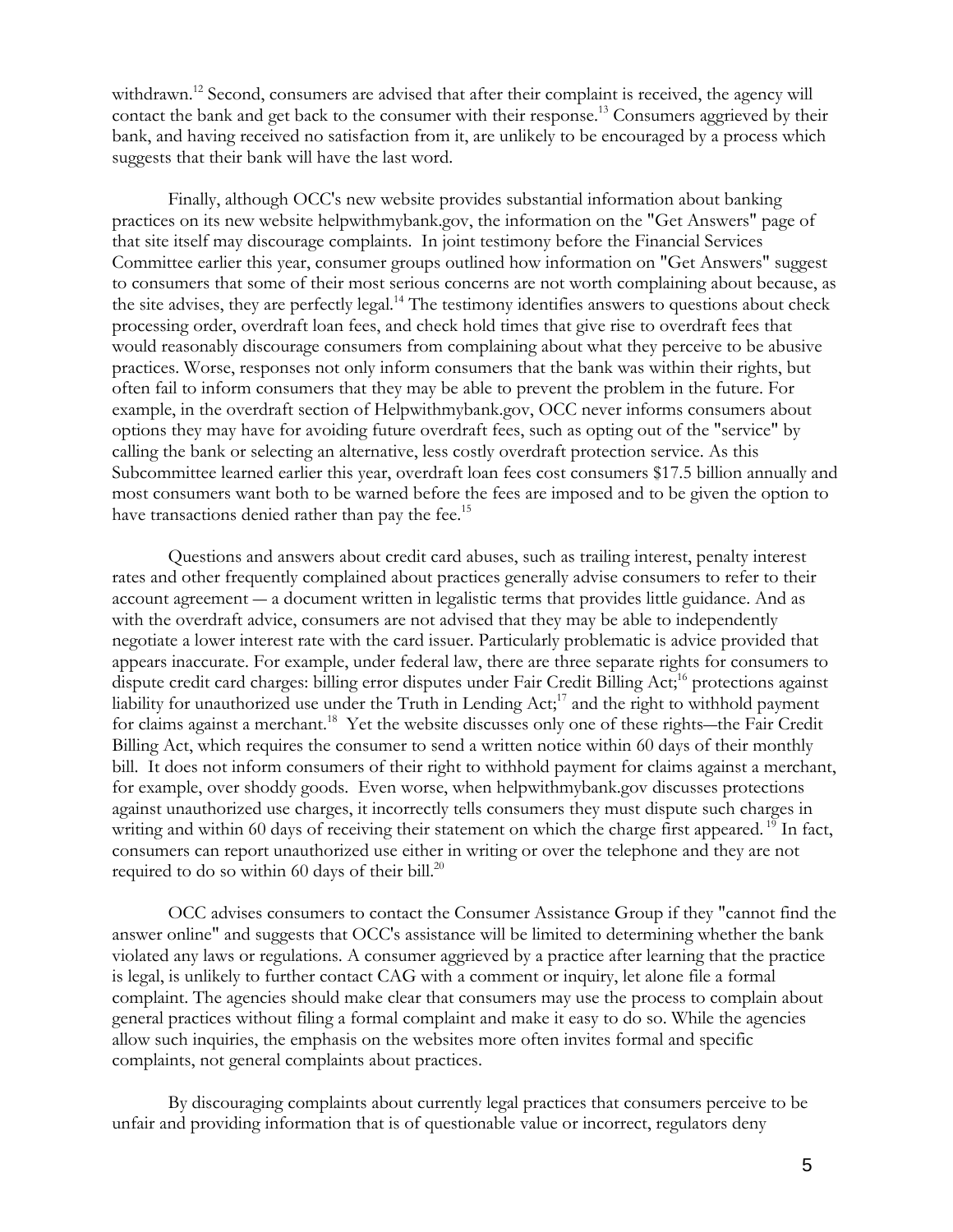themselves important information about consumers' interactions with their banks that may flag "tipof-the-iceberg" abuses and widespread consumer dissatisfaction, counsel in favor of future regulatory guidance and rules, and otherwise inform the agency. Thus, in addition to improving the substantive advice to consumers that goes beyond explaining the letter of the law, regulators should not discourage consumers from complaining about a bank practice even though it may be legal and should clearly and conspicuously inform consumers that they may use the inquiry system to do so.

#### **EFFECTIVE FOR THE CONSUMER**

 It is clear that the regulatory agencies' complaint procedures produce positive results for some consumers who overcome these barriers and complain.<sup>21</sup> Yet, for the vast majority of inquiries and complaints, consumers appear to receive little satisfaction. As noted above, the OCC Consumer Assistance Center's first step is to send the complaint to the bank and ask for a response. Thus, the agencies appear to primarily function as a channel for funneling consumer complaints to the institutions, rather than act as a neutral arbiter. More transparency is needed to understand how and under what conditions the agencies will do more than simply accept the bank's response.

 Moreover, the regulatory agencies resolve most complaints by simply providing the consumer with more information.<sup>22</sup> Whether the consumers' concerns in these cases are actually "resolved" is unclear. Given that much of OCC's web-based advice counsels consumers more about the bank's rights than their own, it is likely that many consumers having their complaints thus "resolved" leave with the view that there is simply nothing they can do. In addition, OCC deems complaints withdrawn when the consumer is advised to contact their bank and the agency does not hear back or when the consumer fails to send in a formal complaint form.<sup>23</sup> In such cases, complaints withdrawn provide no indication that the consumer received any relief from the bank. Finally, of the few complaints pursued by the agencies, most are resolved in favor of the financial institution.<sup>24</sup>

In addition, consumers are advised that when the dispute is over a question of fact, the agency will be unable to resolve the complaint and the consumer should seek legal counsel.<sup>25</sup> The Government Accountability Office recounted OCC's handling of a complaint where the consumer claimed the bank provided inadequate notice about an increase in a credit card interest rate. The bank responded that notice had been provided and the consumer was advised that because the situation involved a question of fact, the agency could not resolve the question. The consumer was told to consider legal action.<sup>26</sup> Notwithstanding the fact that most credit card contracts include mandatory binding arbitration clauses, such advice is impractical given that such claims generally involve sums too insignificant to be worth a consumer's while (or any attorney's effort) to pursue individual legal complaints. Where arbitration clauses can be overcome, such negative value claims can generally be pursued only through class litigation. Thus, such advice can hardly be considered to produce effective results for consumers. Indeed, it more likely leaves them without realistic recourse.

 While OCC has recently undertaken efforts to evaluate consumer satisfaction with their procedures, $^{27}$  we urge OCC and all regulators to conduct a thorough evaluation of the effectiveness of their complaint procedures. As a threshold matter, the agencies should evaluate abandonment rates through focus group and other means of testing. If consumers are able to find their way to a website to begin the complaint process, how many abandon the effort, foregoing even initial inquiry to the agency, and why? In addition to abandonment rates, other issues the regulators should evaluate are:

o How many places did the consumer have to go before reaching the proper channel?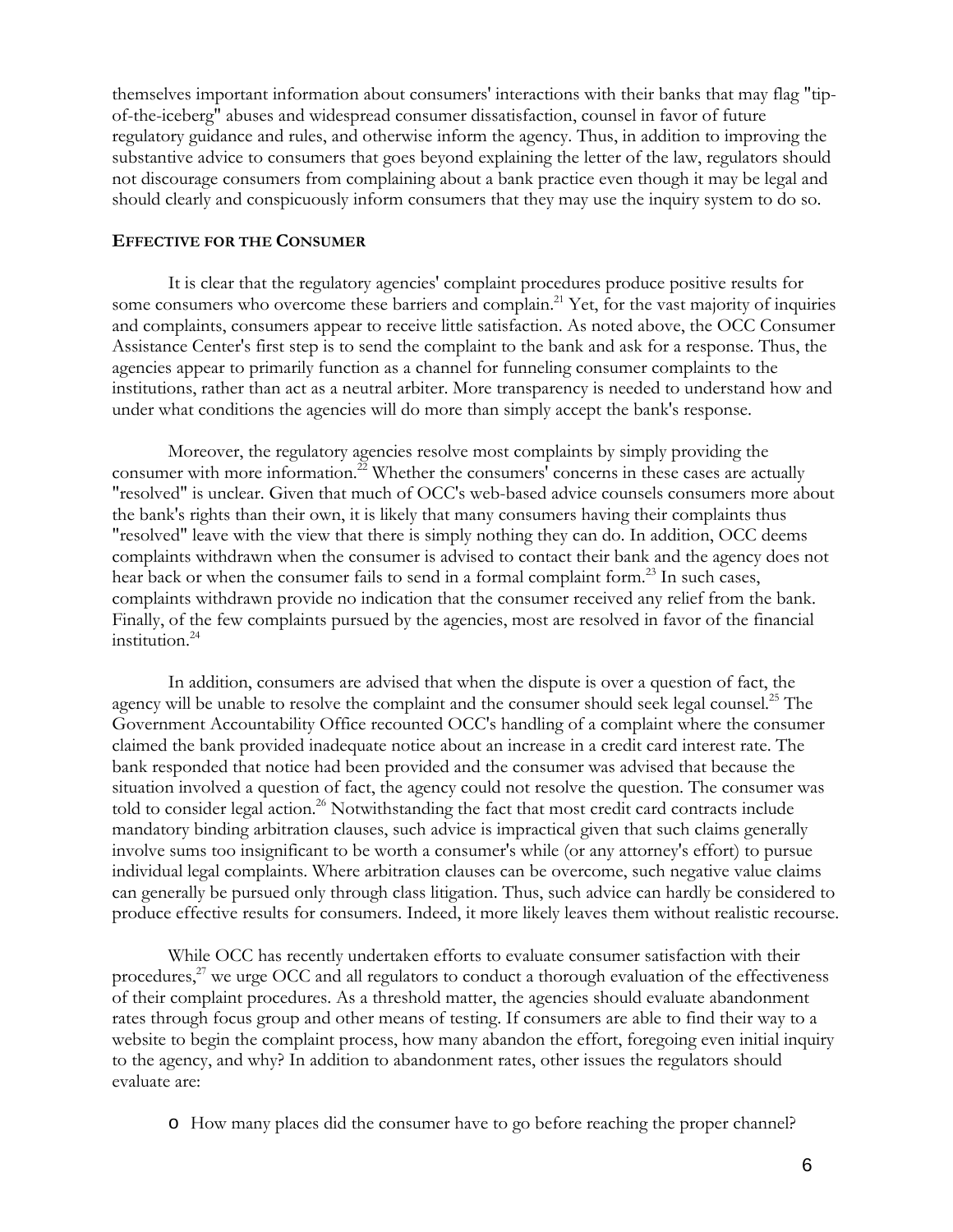- o How much time did the consumer spend finding the proper channel?
- o Where the bank was *not* in error, was the consumer given information to avoid the same problem in the future?
- o When consumers are told to go directly to the bank, did the bank voluntarily resolve the problem to the consumers' satisfaction? If so, how long did the resolution take and how much time did the consumer devote to resolving it?
- o When consumers begin with an initial inquiry but fail to follow up with a formal complaint, why do they fail to do so?
- o What percentage of consumers contacting the consumer assistance centers have their concerns *actually,* rather than hypothetically, resolved?
- o When consumers are advised that their complaint constitutes a dispute over questions of facts that the agency cannot resolve or is a matter of state law, how frequently do consumers pursue legal action? If consumers are required to pursue legal action through arbitration, how often is the dispute resolved in their favor?

# **TRANSPARENCY & MEANINGFUL RESULTS**

# **Meaningful Results**

An effective complaint system should provide not just meaningful redress for consumers, but also meaningful results for regulators and the Congress by identifying and tracking abusive practices that may demand further regulatory action. Despite the similarities in the complaints each agency receives and the questions they are asked, each agency apparently uses different technologies for coding and tracking systems. 28 The existing fragmented complaint systems set up barriers to using complaint data to track abusive practices and identify areas needing regulatory intervention across all agencies. A uniform platform using consistent tracking and coding systems may allow the agencies to better track and identify existing and emerging abuses. We applaud Comptroller Dugan for recognizing the importance of using a common database to track trends in consumer complaints. Any such database must track inquiries as well as complaints. Inquiries can paint a stark picture of the most important issues facing consumers. Moreover coding of both consumer complaints and inquiries should be specific enough to identify the nature of the complaint. That is, an inquiry about overdraft loans should reflect the specific nature of the inquiry such as: the bank's right to charge the fee; limits on the number of fees that can be charged; whether fees can be charged when a deposit is pending; checkhold times that give rise to overdraft fees; order of processing debits; lack of explicit notice that overdraft fees would be charged, et cetera. Coding complaints at that level of granularity gives regulators far more information than coding that merely identifies that a complaint or inquiry related to overdraft loan fees. Data may currently be collected and coded in this manner, but that level of specificity is not reported to the public.

And while the agencies use information collected from consumer complaints against specific banks in preparation for compliance exams, it does not appear that complaint data are necessarily used to analyze the overall pattern of complaints against varying institutions nor used to develop new regulatory guidance or issue new rules for financial institutions.<sup>29</sup> The intrinsic value of an effective complaint system is in helping regulators reevaluate whether practices now deemed acceptable should be limited or proscribed.

# **Transparency**

Any effective complaint system should provide transparent results not only for regulators but also for the public and Congress. Regular, consistent and detailed reporting about the specific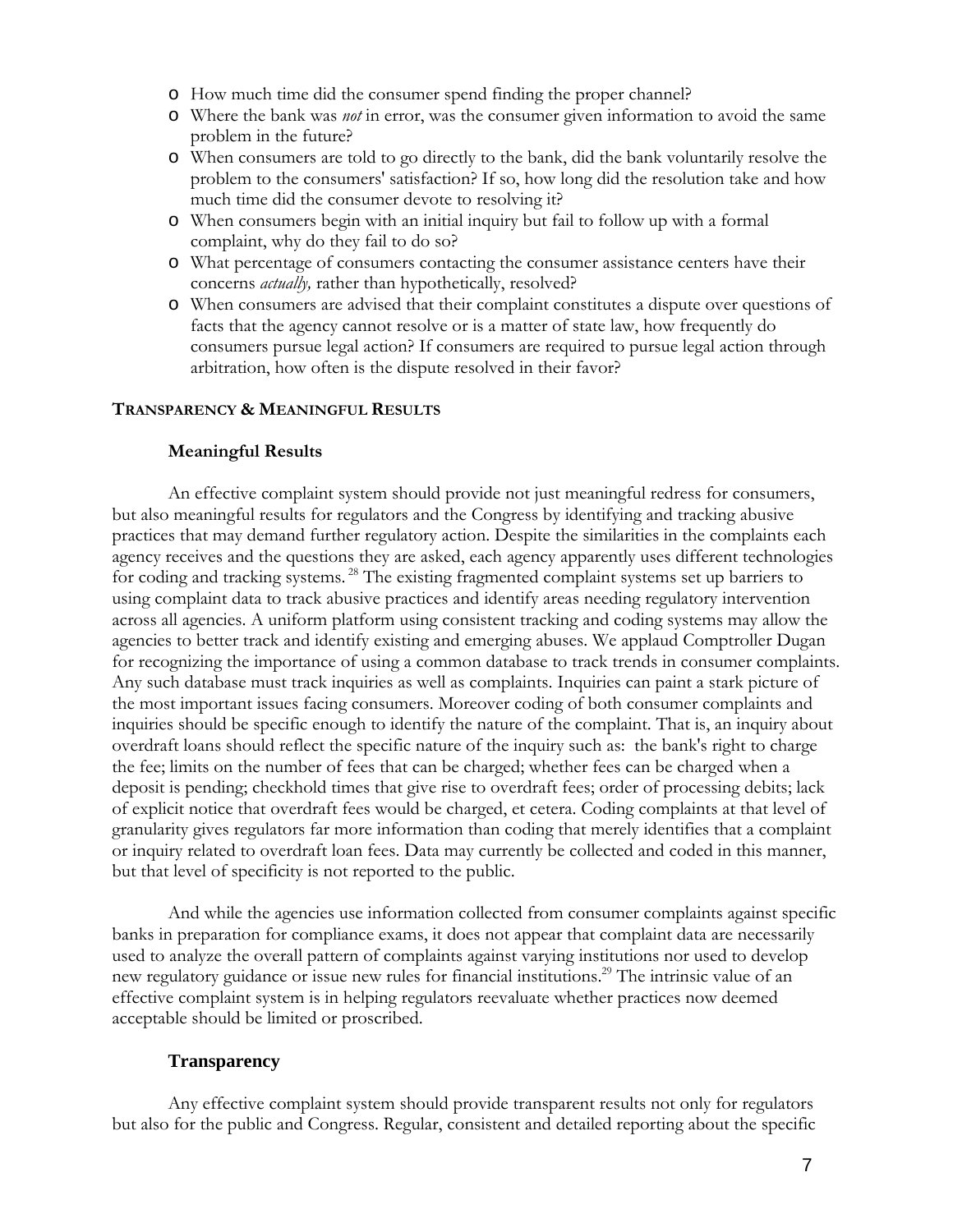nature of complaints and inquiries and the institutions most complained about provide key information to public interest groups and to policy makers.

 While the agencies may indeed collect such detailed information, it is not made available to the public. Instead, only general, categorical data is made available. OCC's recent Ombudsman Report noted the percentage of complaints by product and by major category within each product.<sup>30</sup> For example, credit cards led products complained about, generating 40% of complaints. Within that product category, complaints received related to TILA, customer service, the Fair Debt Collection Practices Act, Regulation B, and the Fair Credit Reporting Act. But the specific nature of complaints within those categories, which may be valuable for policy makers, is not publicly disclosed. For example, TILA covers disclosure requirements for a broad range of credit card practices, such as interest rates, fees and conditions. A high number of complaints about fees may signal not just that more disclosure is needed, but that the practices themselves may need to be reined in. In addition, the agencies should disclose which institutions receive the greatest number of complaints and inquiries relative to their assets, deposits or credit outstanding. That information is relevant not only for bank examination, but also to consumers and policy makers as well.

### **CONCLUSION**

 We urge Congress to enact the Financial Consumer Hotline Act and urge the financial regulators to take immediate steps to institute a unified complaint system that is convenient and effective for consumers and provides meaningful, transparent results to the public, policy makers and regulators.

 But federal regulators must do more than improve the complaint system: They must also take steps to limit or prevent the most egregious but currently legal banking practices that consumers complain about. Even the best consumer complaint and reporting system won't provide consumers with redress. It won't stop excessive check hold times, egregious overdraft loan fees, and unfair credit card rates and terms. To make real progress in protecting consumers from the most grievous harms, financial regulators must abandon the proposition that more and better disclosure can solve the problems caused by complex financial products and adopt more stringent regulations to prevent them. And where they lack authority to do so, regulators should recommend to Congress new federal laws needed to protect consumers.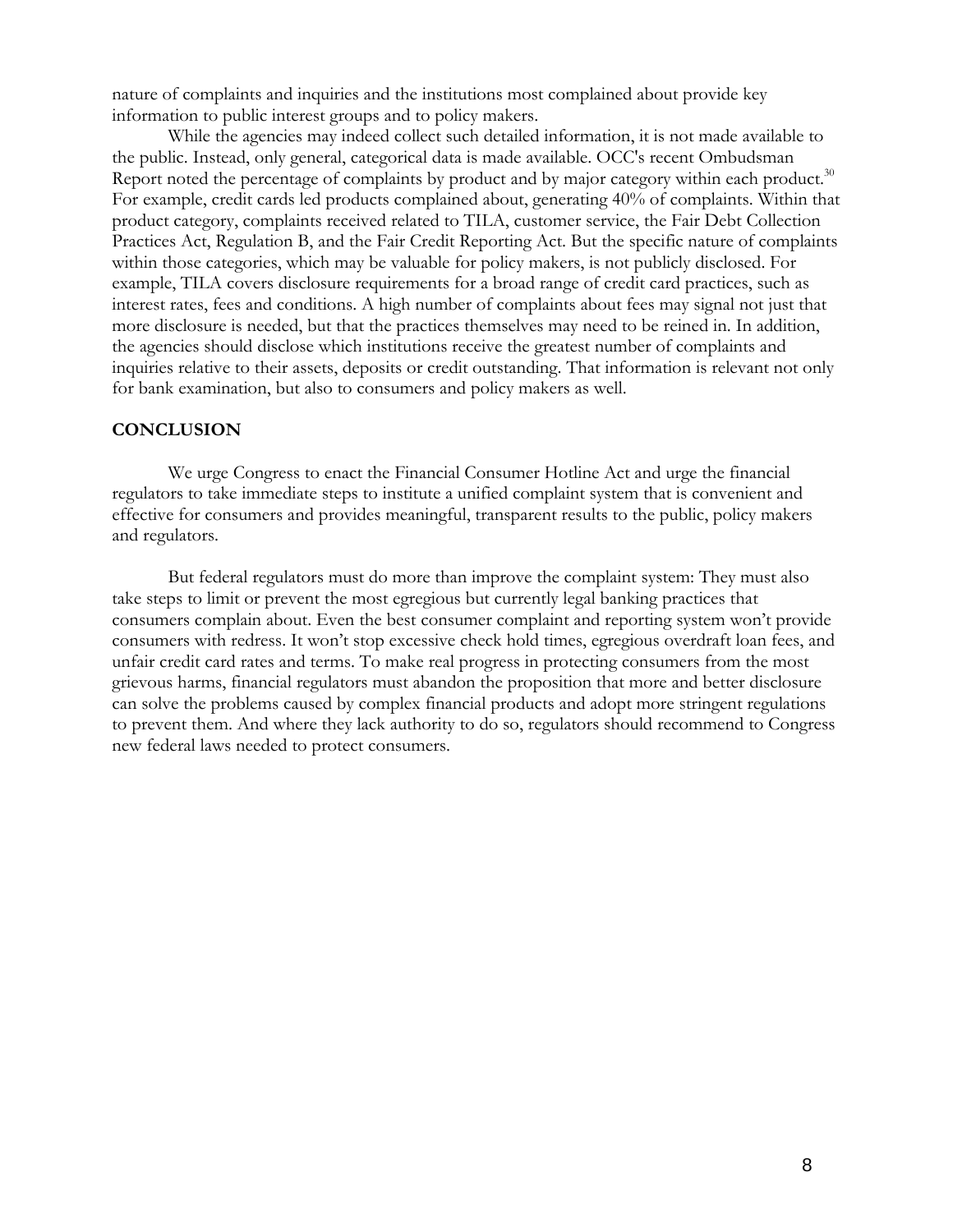1 Consumers Union is a non-profit membership organization chartered in 1936 under the laws of the state of New York to provide consumers with information, education and counsel about goods, services, health and personal finance, and to initiate and cooperate with individual and group efforts to maintain and enhance the quality of life for consumers. Consumers Union's income is solely derived from the sale of *Consumer Reports*, its other publications and from noncommercial contributions, grants and fees. In addition to reports on Consumers Union's own product testing, *Consumer Reports* with more than four million paid circulation and 3 million online subscribers, regularly, carries articles on health, product safety, marketplace economics and legislative, judicial and regulatory actions that affect consumer welfare. Consumers Union's publications carry no advertising and receive no commercial support.

 2 Consumer Federation of America (CFA) is a non-profit association of 300 consumer groups, with a combined membership of more than 50 million people. CFA was founded in 1968 to advance the consumer's interest through advocacy and education.

3 The Office of Thrift Supervision received 5,255 consumer complaints in 2006. *Improving Federal Consumer Protection in Financial Services Before the H. Comm. on Fin. Serv.*, 110th Congress (2007) (hereinafter *Improving Consumer Protection Hearing)* (statement of Scott M. Polakoff, Senior Deputy Director, Office of Thrift Supervision, at 7) *available at*  http://financialservices.house.gov/htpolakoff061307.pdf. The Federal Reserve Board receives 1,900 complaints about state-chartered banks annually. *Id.,* (statement of Randall S. Kroszner, Member, Board of Governors, Federal Reserve System at 15 −16), *available at* http://www.house.gov/apps/list/hearing/financialsvcs\_dem/htkroszner061307.pdf. The Office of the Comptroller of the Currency received 31,827 complaints in 2006. 2006 ANNUAL REPORT, OCC, at 81, *available at* http://www.occ.treas.gov/annrpt/2006AnRptFinal.pdf. The Federal Deposit Insurance Corporation received 3,831complaints in 2006 and redirected 5,604. *Improving Consumer Protection Hearing* (statement of Sheila C. Bair, Chairman, Federal Deposit Insurance Corporation, at 13) *available at*  http://www.house.gov/apps/list/hearing/financialsvcs\_dem/htbair061307.pdf. 2006 data for NCUA was unavailable.

<sup>4</sup> http://www.helpwithmybank.gov/national\_banks/index.html

<sup>5</sup> *See,* Consumer Complaints, National Credit Union Administration,

http://www.ncua.gov/ConsumerInformation/Consumer%20Complaints/complaintmain.htm. Once arriving at NCUA's consumer complaint webpage, consumers are given the following dizzying array of options.

"Please choose one of the following options:

 $\overline{a}$ 

• My complaint concerns a federal credit union (a credit union with the word "federal" contained in its name or any credit union in Delaware, South Dakota, Wyoming or Washington, DC) -- NCUA is the regulator.

• My complaint concerns a state-chartered credit union (a credit union without the word "federal" as part of its name and not located in Delaware, South Dakota, Wyoming or Washington, DC) -- The state supervisory authority where the credit union's main branch is located will usually be the regulator.

• I'm not certain whether my complaint concerns a federal credit union or a state-chartered credit union. Use the Find a Credit Union (link) to search by name and look up the credit union's charter number. Federal credit unions have charter numbers under 60000, state-chartered credit unions have charter numbers greater than 60000.

• My complaint concerns a federal savings and loan (S&L) or a federally-chartered savings bank (F.S.B.) -- Office of Thrift Supervision is the regulator.

• My complaint concerns a national bank (a bank with a name containing the word "national" or the initials "N.A.") -- Office of the Comptroller of the Currency is the regulator.

• My complaint concerns a state bank reporting to the Federal Reserve Board (the easiest way to determine this is to call your bank and ask for the name of its regulator) -- Federal Reserve Board is the regulator.

- My complaint concerns a state bank not reporting to the Federal Reserve Board -- FDIC is the regulator.
- My complaint concerns a credit reporting agency or lender other than a credit union, bank or savings and loan
- -- Federal Trade Commission is the regualtor [sic]".

6 Federal Reserve Consumer Help, Can I File a Complaint, http://www.federalreserveconsumerhelp.gov/complaintinfo.cfm?info=8.

7 How to Resolve a Consumer Complaint, Office of Thrift Supervision, *available at* http://www.ots.treas.gov/docs/4/480924.pdf.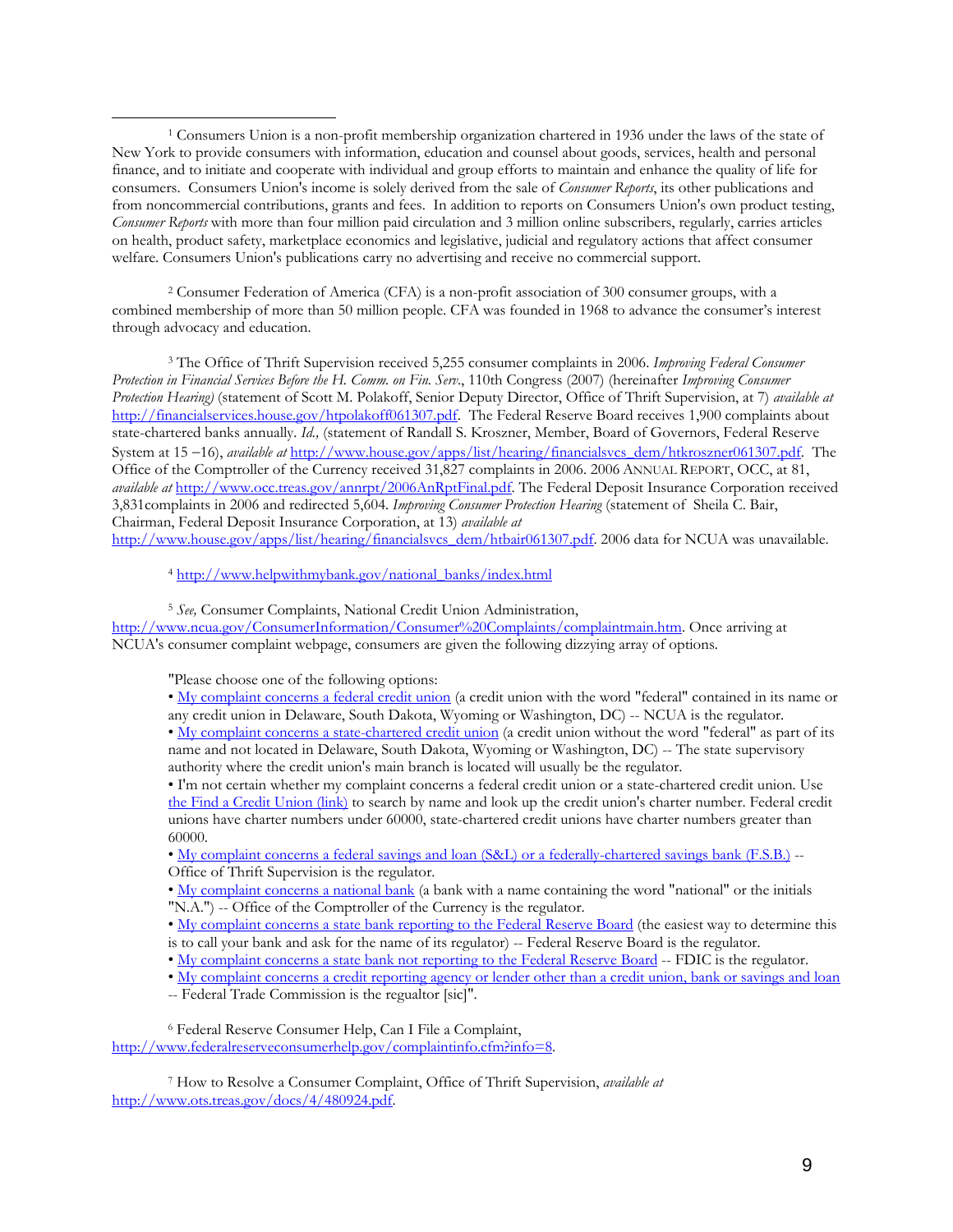8 John Dugan, Comptroller of the Currency, Speech before the Interagency Consumer Complaint Conference, Oct. 15, 2007, *available at* http://www.occ.gov/ftp/release/2007-111a.pdf.

<sup>9</sup> *See, e.g*., Customer Complaint Form, Office of the Comptroller of the Currency (OCC Complaint Form), *available at* http://www.helpwithmybank.gov/complaints/complaint.pdf (instructing consumers that complaint forms must be signed and mailed or faxed to OCC); How to Resolve a Consumer Complaint, *supra* note 7 (advising consumers that they must send a written, signed letter to their regional OTS office).

10 OCC Complaint Form, *supra* note 9.

 $\overline{a}$ 

11 Federal Credit Union Complaints, NCUA, http://www.ncua.gov/ConsumerInformation/Consumer%20Complaints/fcucomplaints.htm; How to Resolve a Consumer Complaint, *supra* note 7; Assistance for Customers of National Banks, OCC, at 2, http://www.helpwithmybank.gov/information/customer.pdf;

<sup>12</sup> "OCC Consumer Assistance: Process Is Similar to That of Other Regulators but Could Be Improved by Enhanced Outreach," Government Accountability Office, GAO-06-293 (2006) at 18.

<sup>13</sup> *See, e.g.*, Assistance for Customers of National Banks, *supra* note 11 at 5; How to Resolve a Consumer Complaint, *supra* note 7.

<sup>14</sup> *Improving Federal Consumer Protections in Financial Services ― Consumer and Industry Perspectives Before the H. Comm. on Fin. Serv.*, 110th Congress (2007) (statement of Travis Plunkett, Consumer Federation of America, on behalf of CFA, CU, CRL , NCLC and USPIRG, at 12) (noting that OCC advices that banks are free to post the largest checks first, triggering more overdraft penalties than if they had been posted smallest to largest; that banks are not required to notify consumers when they have insufficient funds; that banks may post withdrawals before deposits and may delay posting deposits made on Friday until the following Tuesday; and that overdraft fees may be charged when there is a deposit pending).

<sup>15</sup> *Overdraft Protection: Fair Practices for Consumers Before the Subcomm. on Fin. Inst. and Consumer Credit*, 110th Cong. (2007) (statement of Eric Halperin, Center for Responsible Lending at 1, 11 n.13).

16 15 U.S.C. § 1666.

17 15 U.S.C. § 1643.

18 15 U.S.C. § 1666i.

<sup>19</sup> http://www.helpwithmybank.gov/faqs/credit\_unauthorized\_charge.html. The web page advises: "For any charges that you believe are in error, notify your bank in writing. Use the billing error instructions that appear on the back of the periodic credit card statement. . . . The credit card company must receive your letter within 60 days of its sending you the first statement on which you noticed the billing error."

20 12 C.F.R. § 226.12(b)(3) (notification can be by writing or telephone). More specifically, the Official Staff Commentary to that section states: "The liability protections afforded to cardholders in section 226.12 [unauthorized use protections] do not depend upon the cardholder's following the error resolution procedures in section 226.13 [billing error procedures]. For example, the written notification and time limit requirements of section 226.13 do not affect the section 226.12 protections." Official Staff Commentary § 226.12(b)(3)-3.

<sup>21</sup> *See generally* Report of the Ombudsman, OCC, Nov. 2007 (recounting compensation resulting from successful complaint resolution and other success stories), *available at* http://www.occ.gov/Ombudsman/2006OmbudsmanReport.pdf

<sup>22</sup> *See* GAO, *supra* note 12, at 13 − 15.

23 *See id.* at 17.